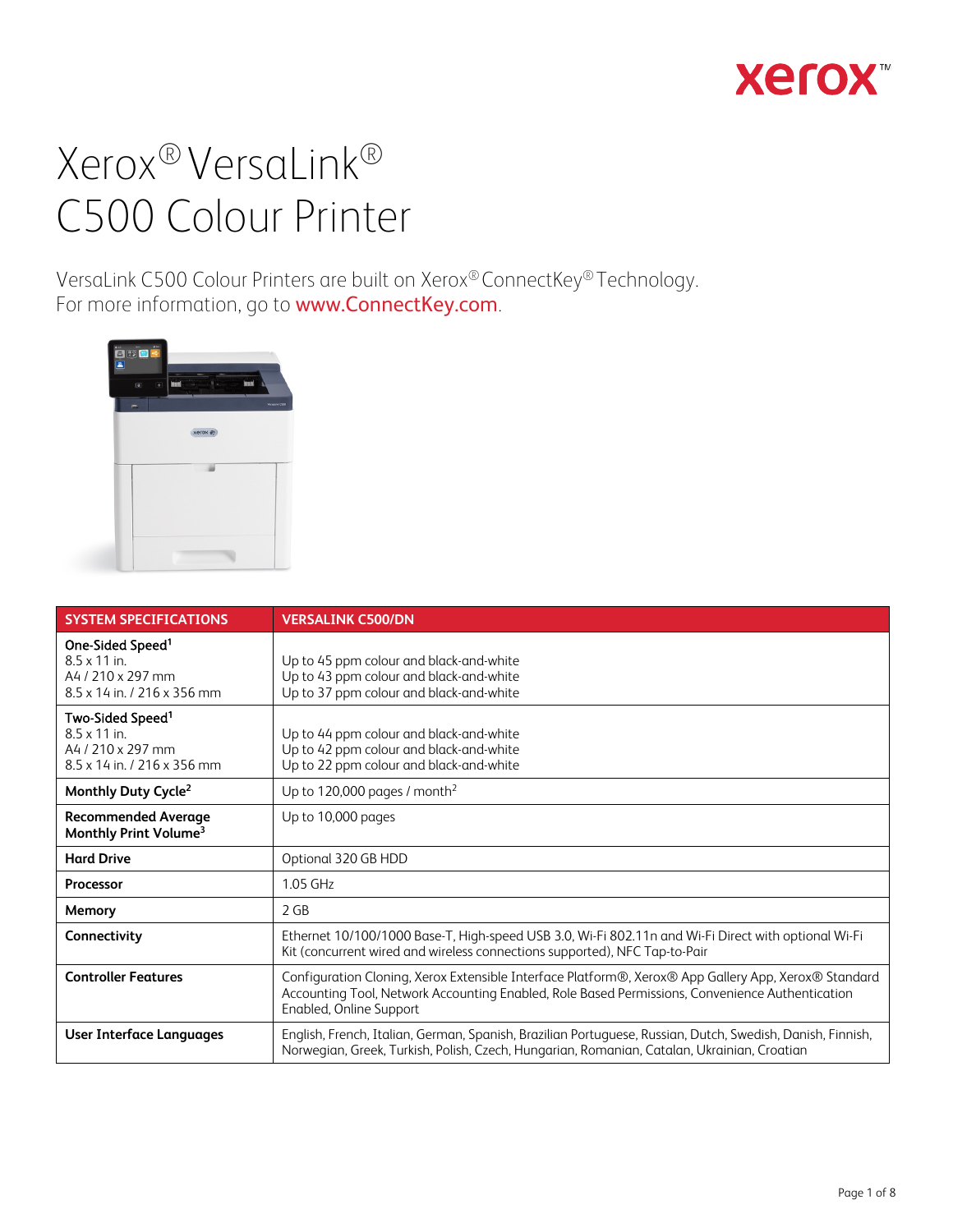| <b>DEVICE SPECIFICATIONS</b>                         |                                                                                      |                     |                     |                    |
|------------------------------------------------------|--------------------------------------------------------------------------------------|---------------------|---------------------|--------------------|
| <b>ELECTRICAL REQUIREMENTS</b>                       |                                                                                      |                     |                     |                    |
| <b>North America</b>                                 | Voltage: 110-127V -10%/ +6%<br>Frequency: 50/60 Hz +/-3%, 12A                        |                     |                     |                    |
| <b>Europe and Other Geographies</b>                  | Voltage: 220-240V +/- 10%<br>Frequency: 50 Hz +/-3%, 8A                              |                     |                     |                    |
| <b>POWER CONSUMPTION</b>                             |                                                                                      |                     |                     |                    |
| <b>Continuous Printing4</b>                          | 730 watts or less                                                                    |                     |                     |                    |
| Ready / Standby Mode <sup>4</sup>                    | 74 watts or less                                                                     |                     |                     |                    |
| <b>Energy Saver / Sleep Mode<sup>4</sup></b>         | 0.9 watts or less                                                                    |                     |                     |                    |
| <b>OPERATING ENVIRONMENT</b>                         |                                                                                      |                     |                     |                    |
| <b>Required Temperature Range</b><br>(Storage)       | 32° to 95° F (0° to 35° C)                                                           |                     |                     |                    |
| <b>Required Temperature Range</b><br>(Operating)     | 50° to 90° F (10° to 32° C)                                                          |                     |                     |                    |
| <b>Required Relative Humidity</b>                    | 15% to 85%                                                                           |                     |                     |                    |
| <b>Sound Power Levels</b><br>Operating<br>Standby    | 7.17 B(A) or less<br>4.9 B(A) or less                                                |                     |                     |                    |
| <b>Sound Pressure Levels</b><br>Operating<br>Standby | 56.2 dB(A) or less<br>33.6 dB(A) or less                                             |                     |                     |                    |
| Boot Time (from Off to UI<br>Ready)                  | As fast as 52 seconds                                                                |                     |                     |                    |
| <b>Warm-up Time (from Sleep to</b><br>UI Ready)      | As fast as 11 seconds                                                                |                     |                     |                    |
| <b>DIMENSIONS AND WEIGHT</b><br>(UNPACKAGED)         | <b>WIDTH</b>                                                                         | <b>DEPTH</b>        | <b>HEIGHT</b>       | <b>WEIGHT</b>      |
| <b>VersaLink C500/DN</b>                             | 16.9 in. / 427.4 mm                                                                  | 18.4 in. / 465.5 mm | 17.5 in. / 443.4 mm | 61 lb. / 27.6 kg   |
| 550-sheet Paper Tray                                 | 16.5 in. / 420 mm                                                                    | 18.3 in. / 464.5 mm | 4.8 in. / 123 mm    | 4.1 lb. $/$ 6.6 kg |
| <b>High Capacity Feeder</b>                          | 28.5 in. / 724.2 mm                                                                  | 30.4 in. / 772.1 mm | 18.1 in. / 459 mm   | 43.4 lb. / 19.7 kg |
| <b>Stand</b>                                         | 28.5 in. / 724.2 mm                                                                  | 30.4 in. / 772.1 mm | 13.2 in. / 336 mm   | 37 lb. / 16.6 kg   |
| <b>Caster Base</b>                                   | 28.5 in. / 724.2 mm                                                                  | 30.4 in. / 772.1 mm | 3.5 in. / 90 mm     | 18.7 lb. / 8.5 kg  |
| <b>DIMENSIONS AND WEIGHT</b><br>(PACKAGED)           | <b>WIDTH</b>                                                                         | <b>DEPTH</b>        | <b>HEIGHT</b>       | <b>WEIGHT</b>      |
| <b>VersaLink C500/DN</b>                             | 22.8 in. / 580 mm                                                                    | 25 in. / 634 mm     | 23.9 in. / 607 mm   | 75 lb. / 34 kg     |
| 550-sheet Paper Tray                                 | 21.1 in. / 535 mm                                                                    | 23 in. / 584 mm     | 9.8 in. / 248 mm    | 18.7 lb. / 8.5 kg  |
| <b>High Capacity Feeder</b>                          | 22.4 in. / 568 mm<br>26.1 in. / 663 mm<br>28 in. / 711 mm<br>83.8 lb. / 38 kg        |                     |                     |                    |
| Stand                                                | 23 in. / 584 mm                                                                      | 24.8 in. / 629 mm   | 23.5 in. / 597 mm   | 57.3 lb. / 28 kg   |
| <b>Caster Base</b>                                   | 23 in. / 585 mm<br>24.4 in. / 619 mm<br>13 in. / 330 mm<br>39.7 lb. / 18 kg          |                     |                     |                    |
| <b>CERTIFICATIONS</b>                                |                                                                                      |                     |                     |                    |
|                                                      | To view the latest list of certifications, go to www.xerox.com/OfficeCertifications. |                     |                     |                    |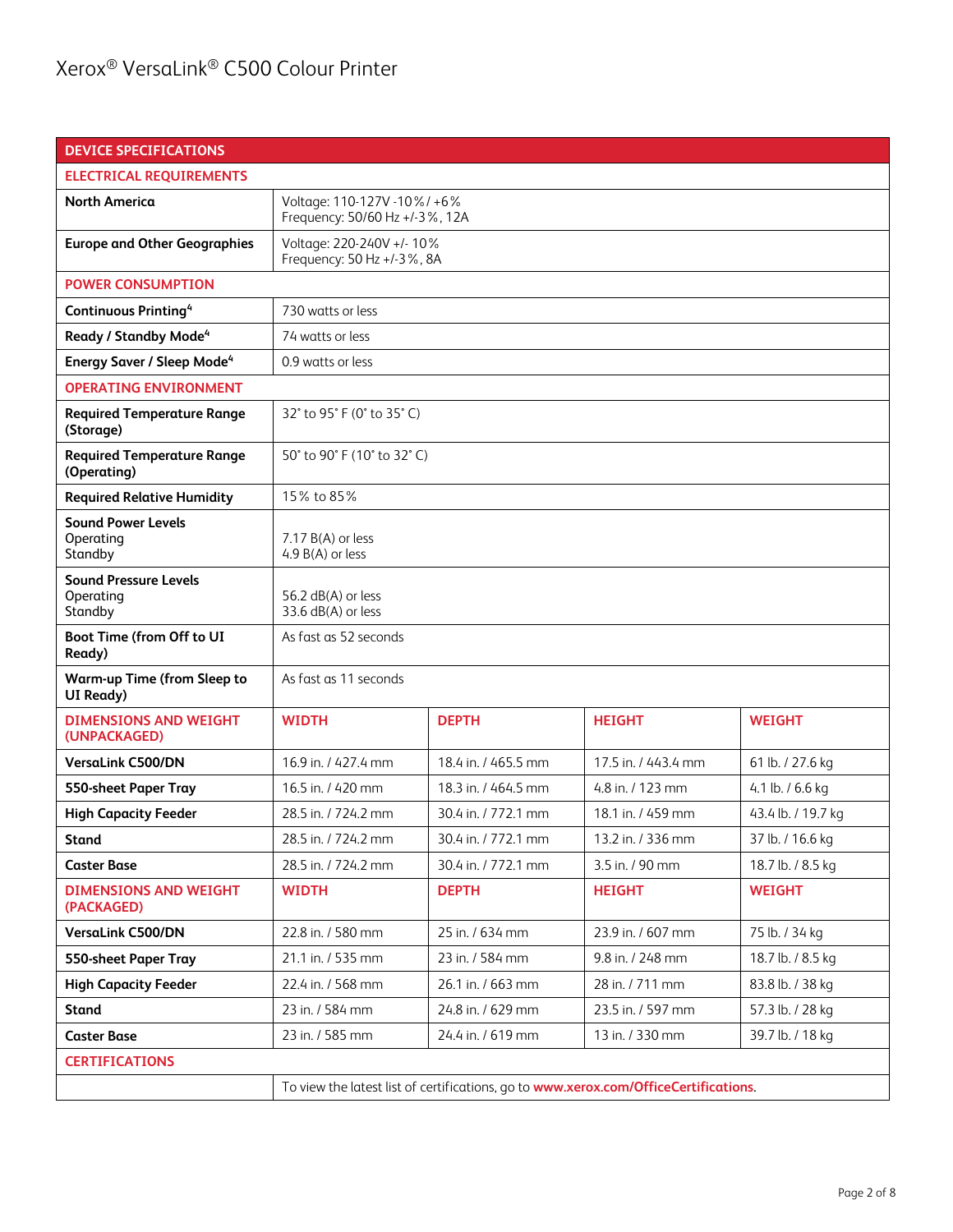| <b>PRINT</b>                      |                                                                                                                                                                                                                                                                                                                                                                                                                                                                                                                                                                                                                                                                                                                                                                                                                                                                                                                                                                   |  |
|-----------------------------------|-------------------------------------------------------------------------------------------------------------------------------------------------------------------------------------------------------------------------------------------------------------------------------------------------------------------------------------------------------------------------------------------------------------------------------------------------------------------------------------------------------------------------------------------------------------------------------------------------------------------------------------------------------------------------------------------------------------------------------------------------------------------------------------------------------------------------------------------------------------------------------------------------------------------------------------------------------------------|--|
|                                   |                                                                                                                                                                                                                                                                                                                                                                                                                                                                                                                                                                                                                                                                                                                                                                                                                                                                                                                                                                   |  |
| <b>First-print-out Time</b>       | As fast as 10 seconds colour / 8.5 seconds black-and-white                                                                                                                                                                                                                                                                                                                                                                                                                                                                                                                                                                                                                                                                                                                                                                                                                                                                                                        |  |
| <b>Print Resolution</b>           | Up to 1200 x 2400 dpi                                                                                                                                                                                                                                                                                                                                                                                                                                                                                                                                                                                                                                                                                                                                                                                                                                                                                                                                             |  |
| <b>Page Description Languages</b> | PCL® 5e, 6<br><b>PDF</b><br><b>XPS</b><br>TIFF<br><b>JPEG</b><br>HP-GL<br>Adobe <sup>®</sup> PostScript <sup>®</sup> 3 <sup>™</sup>                                                                                                                                                                                                                                                                                                                                                                                                                                                                                                                                                                                                                                                                                                                                                                                                                               |  |
| <b>Maximum Print Area</b>         | 4 mm from edge of paper                                                                                                                                                                                                                                                                                                                                                                                                                                                                                                                                                                                                                                                                                                                                                                                                                                                                                                                                           |  |
| <b>Print Features</b>             | <b>Application Defaults</b><br>Banner Pages Enable / Disable<br><b>Bi-directional Real-time Status</b><br><b>Booklet Layout</b><br>Color Adjustments (lightness, contrast, saturation, color balance)<br><b>Color Correction</b><br>Draft Mode<br>Fit to new paper size<br>Job Identification (Print ID or Banner, Print ID in margins on first page only or all pages)<br>Job Monitoring (Client or Local User Interface)<br>N-up Page Layout (up to 16 pages per sheet)<br>Paper Selection by Attribute<br>Personal Print<br>Print Around Enable / Disable<br>Print from USB<br><b>Run Black</b><br>Sample Set<br>Saved Job<br>Scaling<br>Secure Print<br>Skip Blank Pages<br>Special Pages (exception page programming: covers, inserts, exceptions pages)<br><b>Store and Recall Driver Settings</b><br>Stored Jobs Deletion<br>Two-sided Printing (as default - DN configuration)<br>Watermark (predefined and custom)<br><b>Earth Smart Driver Settings</b> |  |
| <b>Print from USB</b>             | Allows walk-up printing from Type A USB port<br>Supports direct printing from computer via Type B USB port<br>Supported file formats: PDF, JPEG, TIFF, XPS, PDF/A                                                                                                                                                                                                                                                                                                                                                                                                                                                                                                                                                                                                                                                                                                                                                                                                 |  |
| <b>Operating Systems</b>          | Windows <sup>®</sup> 7, 8, 8.1, 10<br>Windows Server 2008 SP2, Server 2008 R2 SP1, Server 2012, Server 2012 R2, Server 2016<br>macOS <sup>®</sup> 10.11, 10.12, 10.13<br>Citrix®<br>Redhat <sup>®</sup> Enterprise Linux <sup>®</sup><br>Fedora Core<br>IBM <sup>®</sup> AIX <sup>®</sup><br>HP-UX®<br>Oracle <sup>®</sup> Solaris<br><b>SUSE®</b><br><b>SAP®</b><br>Note: For information about supported versions for the above operating systems, please visit our Drivers<br>& Downloads page and specify your device at www.Support.Xerox.com.                                                                                                                                                                                                                                                                                                                                                                                                               |  |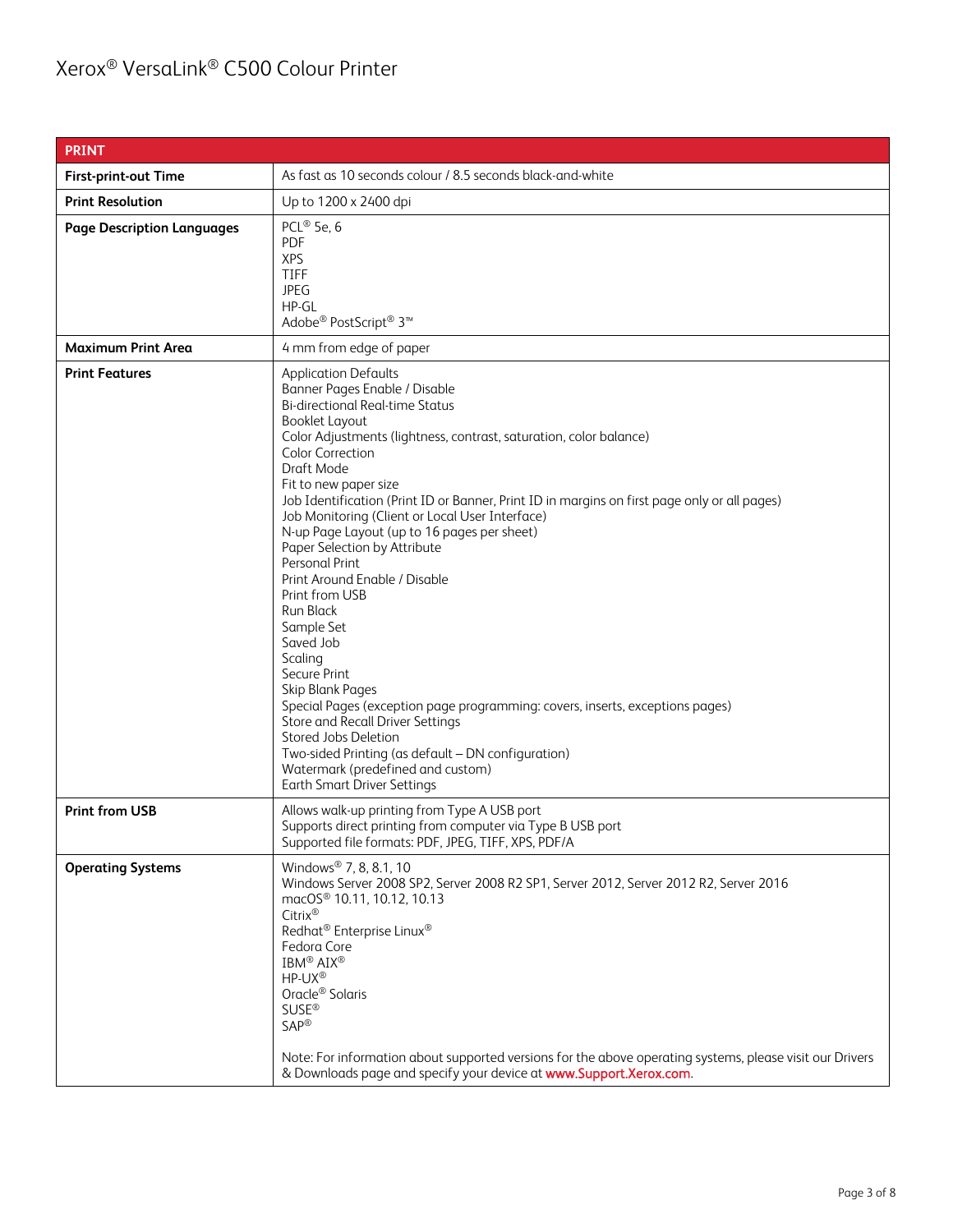| <b>Fonts</b>                                                                                                                | PostScript fonts: 136<br>PCL fonts: 83                                                                                                                                                                                                                                                                                                                                                                                                                                                  |  |
|-----------------------------------------------------------------------------------------------------------------------------|-----------------------------------------------------------------------------------------------------------------------------------------------------------------------------------------------------------------------------------------------------------------------------------------------------------------------------------------------------------------------------------------------------------------------------------------------------------------------------------------|--|
| Xerox <sup>®</sup> Global Print Driver <sup>®</sup>                                                                         | A truly universal print driver that lets IT administrators install, upgrade and manage Xerox® and non-<br>Xerox® devices from a single driver. It provides a consistent, easy-to-use interface for end-users, reducing<br>the number of support calls, and simplifying print services management.                                                                                                                                                                                       |  |
| Xerox <sup>®</sup> Pull Print Driver                                                                                        | Makes it easy for IT managers to qualify, deploy and manage all print devices using a single driver<br>in a Pull Print environment. Uses a single queue and single driver. The Xerox® Pull Print Driver extends<br>convenience across a broad range of printing assets. IT administrators no longer need to manage and<br>configure multiple drivers. Used in conjunction with Equitrac Office®, Ysoft® SafeQ®, Pharos® and others.                                                     |  |
| MOBILE SOLUTIONS AND MOBILE DEVICE APPS                                                                                     |                                                                                                                                                                                                                                                                                                                                                                                                                                                                                         |  |
| Apple <sup>®</sup> AirPrint <sup>®</sup>                                                                                    | Print email, photos and important office documents directly from an Apple iPhone® or iPad® with no<br>drivers to install and no cables to connect. With AirPrint, an iPhone or iPad automatically locates and<br>connects to the AirPrint-enabled device over the office Wi-Fi network.                                                                                                                                                                                                 |  |
| Google Cloud Print <sup>™</sup>                                                                                             | Google Cloud Print connects print devices to the web, enabling users to print the applications they use<br>every day from smartphones, tablets, Chromebook™ notebook computers and any other web-connected<br>device.                                                                                                                                                                                                                                                                   |  |
| Mopria <sup>®</sup> Certified                                                                                               | ConnectKey Technology-enabled print devices are Mopria <sup>®</sup> certified. Mopria certification ensures you<br>can print wirelessly from your Mopria supported (Android <sup>™</sup> ) smartphone, tablet and other mobile devices<br>instantly and easily.                                                                                                                                                                                                                         |  |
| Xerox <sup>®</sup> @printbyXerox App                                                                                        | @printbyXerox App is a free service that allows secure printing from any email-enabled device<br>(computer, phone, tablet, iOS, Android <sup>™</sup> , Google® Chromebook <sup>™</sup> and more) to a Xerox® printer or MFP<br>using a single email address with no IT intervention. No training is needed. End-users simply send<br>attachments to the email address, and release them at the MFP panel.                                                                               |  |
| Xerox <sup>®</sup> Print Service Plug-in for<br>Android <sup>™</sup> (Free at Google Play <sup>™</sup><br>Store)            | The Xerox® Print Service Plug-in for Android KitKat (4.4 or greater) devices streamlines mobile printing<br>without third-party apps or additional print drivers.<br>You can easily print photos, Web pages and documents when your mobile device is connected to printers<br>or multifunction printers using a wireless network. A robust print option set includes two-sided printing,<br>stapling and secure code release. A free download is available from the Google Play™ store. |  |
| Xerox <sup>®</sup> Print Management<br>and Mobility Suite, Xerox®<br><b>Print Management and</b><br><b>Mobility Service</b> | Xerox® Print Management and Mobility Suite is a modular set of workflows designed to save customers<br>time and money by providing effective control over their print fleet, while enabling worker productivity<br>and mobility through a set of robust workflows. Xerox enables ultimate customer flexibility by offering<br>these capabilities in both an on-premises server version and with a cloud based-version of this solution.                                                 |  |
| <b>SOFTWARE SOLUTIONS</b>                                                                                                   |                                                                                                                                                                                                                                                                                                                                                                                                                                                                                         |  |
| Xerox <sup>®</sup> ConnectKey Apps<br>(Found at the Xerox® App<br>Gallery)                                                  | Increase user productivity by simplifying and shortening everyday tasks. Unlike traditional software,<br>ConnectKey Apps do not require a dedicated server, PC or IT resource. Instead, simply download these<br>lightweight, serverless ConnectKey Apps to the ConnectKey-enabled device.                                                                                                                                                                                              |  |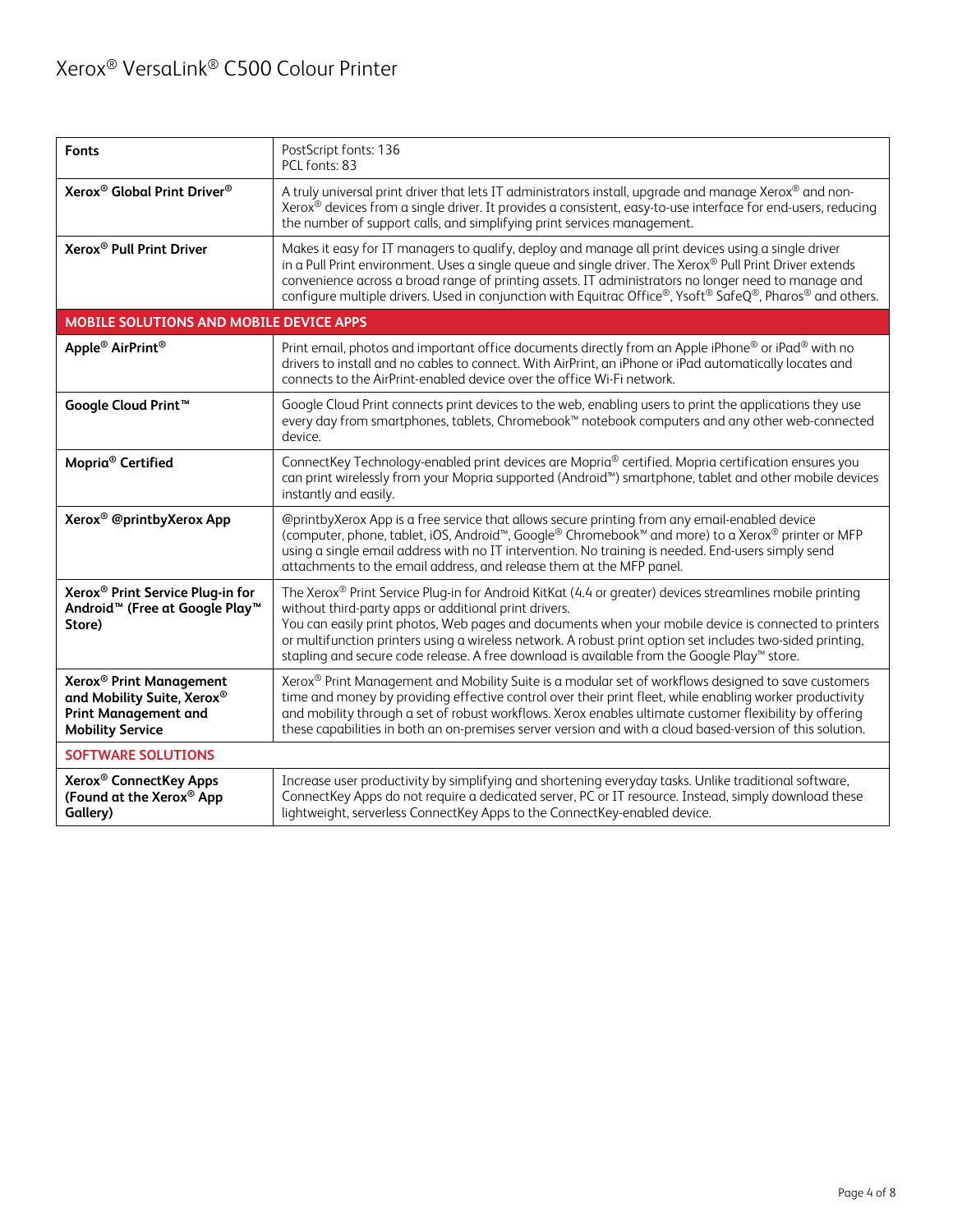| <b>SECURITY</b>          |                                                                                                                                                                                                                                                                                                                                                                                                                                                                                                                                                                                                                                                                                                                                                                                      |  |  |
|--------------------------|--------------------------------------------------------------------------------------------------------------------------------------------------------------------------------------------------------------------------------------------------------------------------------------------------------------------------------------------------------------------------------------------------------------------------------------------------------------------------------------------------------------------------------------------------------------------------------------------------------------------------------------------------------------------------------------------------------------------------------------------------------------------------------------|--|--|
| <b>Security Features</b> | <b>Access Controls</b><br>AES 256-bit Encryption<br>Audit Log<br>Certificate Path Validation<br>Certificate Revocation List (CRL)/Status Protocol (OCSP)<br>Detection of external program falsification (XCP Plug-in)<br>Cisco <sup>®</sup> Identity Services Engine (ISE) Integration<br>Domain Filtering<br>FIPS 140-2<br><b>Firmware Verification</b><br>Immediate Disk Overwrite*<br>IP Address Filtering<br><b>IPsec</b><br><b>Network Authentication</b><br>Port Filtering<br>Pre-installed Self-Signed Certificates<br><b>Role Based Permissions</b><br>Secure Print<br>Security Certificate Management<br>Smart Card Enablement (CAC/PIV/.NET)<br>SNMP <sub>v3</sub><br>Status Protocol (OCSP)<br>TLS/SSL<br>Trusted Platform Module (TPM)<br>*Requires HDD/Productivity Kit |  |  |
| <b>ACCOUNTING</b>        |                                                                                                                                                                                                                                                                                                                                                                                                                                                                                                                                                                                                                                                                                                                                                                                      |  |  |
|                          | XEROX <sup>®</sup> STANDARD ACCOUNTING / NETWORK ACCOUNTING (STANDARD)                                                                                                                                                                                                                                                                                                                                                                                                                                                                                                                                                                                                                                                                                                               |  |  |
| <b>Tracking</b>          | Print usage                                                                                                                                                                                                                                                                                                                                                                                                                                                                                                                                                                                                                                                                                                                                                                          |  |  |
| Accounting               | Xerox <sup>®</sup> Standard Accounting Tool<br>Up to 1,000 User Accounts without HDD<br>Up to 9,999 User Accounts with HDD<br>Up to 500 General accounts<br>Network Accounting (Job Based Accounting)<br>Up to 1,000 User IDs; Up to 1,000 Account IDs without HDD<br>Up to 60,000 User IDs; Up to 60,000 Account IDs with HDD<br>Up to 14,000 accounting records (transactions)                                                                                                                                                                                                                                                                                                                                                                                                     |  |  |
| Features                 | Administrator can manage the feature via the Embedded Web Server.                                                                                                                                                                                                                                                                                                                                                                                                                                                                                                                                                                                                                                                                                                                    |  |  |
|                          | ACCOUNTING OPTIONS - NETWORK ACCOUNTING (ALLOWS CENTRAL SERVER TO MANAGE ALL ACCOUNTING)                                                                                                                                                                                                                                                                                                                                                                                                                                                                                                                                                                                                                                                                                             |  |  |
|                          | • Enhanced network accounting with up to the minute data on how the system is being used<br>• Comprehensive management and enterprise scale tracking and reporting of device usage<br>. Numerous solutions are available through Xerox Alliance Partners. For details visit www.xerox.com<br>• Security enhancements include simultaneous support for HTTP/HTTPS protocols<br>• Device requests account authentication from third party server enabling larger databases of users and<br>accounts<br>• Accept Authentication Login at control panel and pass to third party Networking Account                                                                                                                                                                                       |  |  |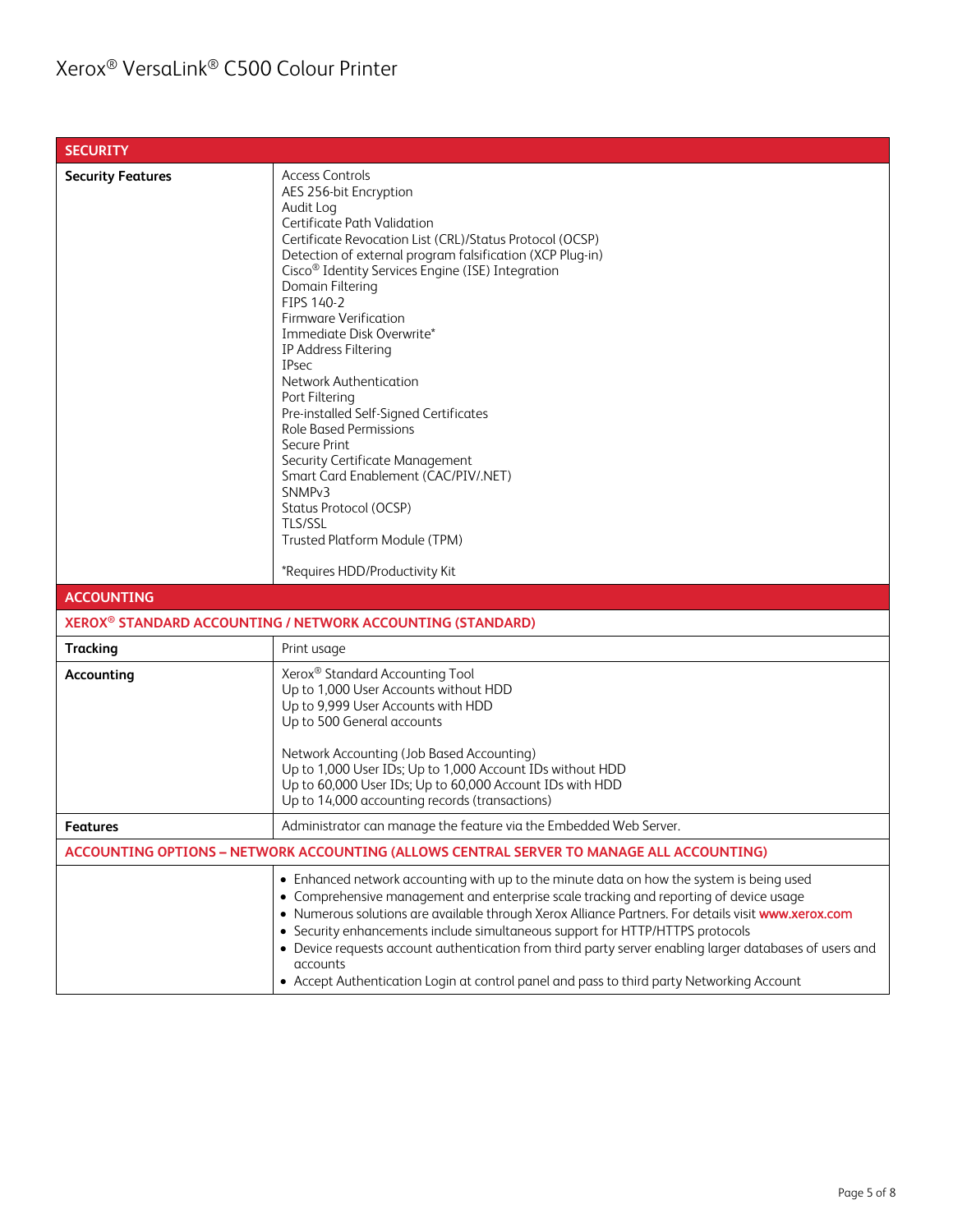| <b>PAPER HANDLING</b>                       |                                                                                            |                                                                         |                                                              |
|---------------------------------------------|--------------------------------------------------------------------------------------------|-------------------------------------------------------------------------|--------------------------------------------------------------|
| <b>BYPASS TRAY</b>                          |                                                                                            |                                                                         |                                                              |
| Capacity <sup>5</sup>                       | 150 sheets                                                                                 |                                                                         |                                                              |
| <b>Sizes</b>                                | Custom sizes: 3 x 5 in. to 8.5 x 14 in. / 76 x 127 mm to 216 x 356 mm                      |                                                                         |                                                              |
| Weights<br>One-sided:<br>Two-sided:         | 16 lb. bond to 80 lb. cover / 60 to 220 gsm<br>16 lb. bond to 65 lb. cover / 60 to 176 gsm |                                                                         |                                                              |
| <b>Types</b>                                | Bond<br>Plain Paper<br>Cardstock<br>Custom                                                 | Envelopes<br>Hole Punched<br>Labels<br>Letterhead                       | Lightweight Cardstock<br>Pre-Printed<br>Recycled             |
| <b>TRAY1</b>                                |                                                                                            |                                                                         |                                                              |
| Capacity <sup>5</sup>                       | 550 sheets                                                                                 |                                                                         |                                                              |
| <b>Sizes</b>                                |                                                                                            | Custom sizes: 3 x 7.5 in. to 8.5 x 14 in. / 76 x 190 mm to 216 x 356 mm |                                                              |
| Weights<br>One-sided:<br>Two-sided:         | 16 lb. bond to 80 lb. cover / 60 to 220 gsm<br>16 lb. bond to 65 lb. cover / 60 to 176 gsm |                                                                         |                                                              |
| <b>Types</b>                                | Bond<br>Plain Paper<br>Cardstock<br>Custom                                                 | Hole Punched<br>Labels<br>Letterhead<br>Lightweight Cardstock           | Heavyweight Cardstock<br>Pre-Printed<br>Recycled<br>Envelope |
| UP TO FOUR ADDITIONAL TRAYS (OPTIONAL)      |                                                                                            |                                                                         |                                                              |
| Capacity <sup>5</sup>                       | 550 sheets                                                                                 |                                                                         |                                                              |
| <b>Sizes</b>                                | Custom sizes: 3 x 7.5 in. to 8.5 x 14 in. / 76 x 190 mm to 216 x 356 mm                    |                                                                         |                                                              |
| Weights<br>One-sided:<br>Two-sided:         | 16 lb. bond to 80 lb. cover / 60 to 220 gsm<br>16 lb. bond to 65 lb. cover / 60 to 176 gsm |                                                                         |                                                              |
| <b>Types</b>                                | Bond<br>Plain Paper<br>Cardstock<br>Custom                                                 | Hole Punched<br>Labels<br>Letterhead<br>Lightweight Cardstock           | Heavyweight Cardstock<br>Pre-Printed<br>Recycled             |
| <b>HIGH CAPACITY FEEDER (OPTIONAL)</b>      |                                                                                            |                                                                         |                                                              |
| Capacity <sup>5</sup>                       | 2,000 sheets                                                                               |                                                                         |                                                              |
| <b>Sizes</b>                                | Letter/A4                                                                                  |                                                                         |                                                              |
| Weights<br>One-sided:<br>Two-sided:         | 16 lb. bond to 65 lb. cover / 60 to 176 gsm<br>16 lb. bond to 65 lb. cover / 60 to 176 gsm |                                                                         |                                                              |
| <b>Types</b>                                | Bond<br>Plain Paper<br>Hole Punched                                                        | Letterhead<br>Lightweight Cardstock                                     | Pre-Printed<br>Recycled                                      |
| <b>TOTAL CAPACITY</b>                       |                                                                                            |                                                                         |                                                              |
| <b>Standard Device Capacity<sup>5</sup></b> | 700 sheets                                                                                 |                                                                         |                                                              |
| <b>Total Device Capacity<sup>5</sup></b>    | 3,250 sheets                                                                               |                                                                         |                                                              |
| <b>PAPER OUTPUT</b>                         |                                                                                            |                                                                         |                                                              |
| Output Capacity <sup>5</sup>                | 500 sheets                                                                                 |                                                                         |                                                              |
| <b>Automatic Two-sided Printing</b>         | Standard                                                                                   |                                                                         |                                                              |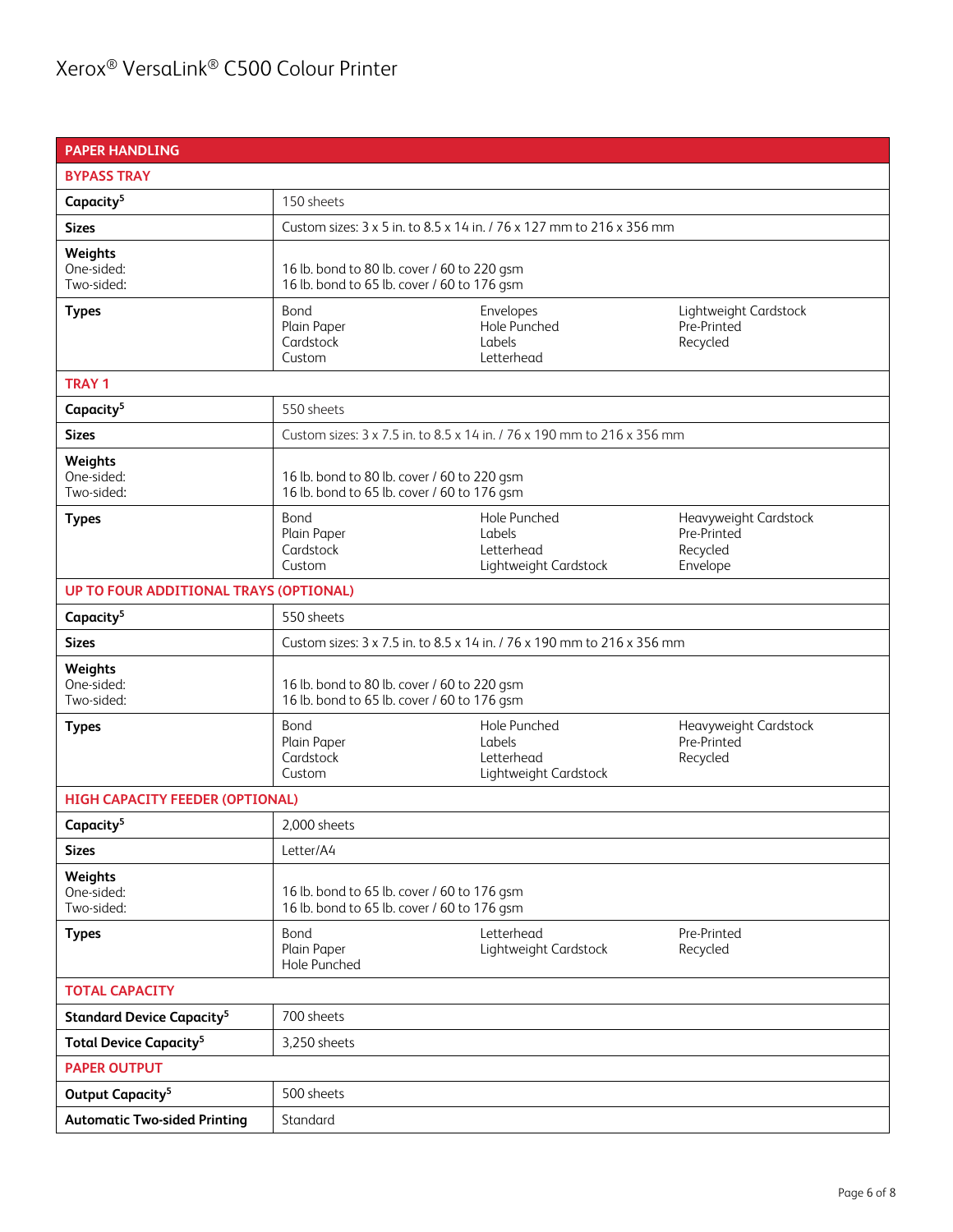| <b>DEVICE MANAGEMENT</b>                                            |                                                                                                                                                                                                                                                                                                                                                                                                                                               |  |  |
|---------------------------------------------------------------------|-----------------------------------------------------------------------------------------------------------------------------------------------------------------------------------------------------------------------------------------------------------------------------------------------------------------------------------------------------------------------------------------------------------------------------------------------|--|--|
| <b>Network Protocols</b>                                            | TCP/IP: HTTP/HTTPS, Internet Printing Protocol, LPR/LPD, Raw Socket Printing/Port 9100, IPv4/IPv6, WSD<br><b>LDAP</b><br>Bonjour <sup>®</sup> / AirPrint <sup>™</sup><br>Most protocols not in use can be disabled                                                                                                                                                                                                                            |  |  |
| <b>Administrative Protocols</b>                                     | DHCP, SNMP, WINS, HTTP, HTTPS, TLS, SNTP, MDNS                                                                                                                                                                                                                                                                                                                                                                                                |  |  |
| <b>REMOTE CONTROL PANEL</b>                                         |                                                                                                                                                                                                                                                                                                                                                                                                                                               |  |  |
|                                                                     | • Enables faster, more convenient technical support and user training<br>• IT administrators and other authorized users can control the device remotely from a web page<br>on any device<br>• Remote user experience is identical to performing tasks directly at the device                                                                                                                                                                  |  |  |
| <b>XEROX<sup>®</sup> CENTREWARE<sup>®</sup> WEB SOFTWARE</b>        |                                                                                                                                                                                                                                                                                                                                                                                                                                               |  |  |
|                                                                     | • A web-based server application for network administrators that permits web browser-based<br>device management from any workstation, whether running Windows or UNIX or any other operating<br>system<br>• Works with any SNMP-managed printer from any manufacturer<br>• Provides help with device discovery and installations, health checks and troubleshooting, and device<br>upgrades, as well as basic accounting and asset management |  |  |
|                                                                     | XEROX <sup>®</sup> EMBEDDED WEB SERVER - INTEGRATED DEVICE WEB PAGE                                                                                                                                                                                                                                                                                                                                                                           |  |  |
| <b>Device Status</b>                                                | • Tray status/contents<br>• Consumables status<br>• Billing/Usage<br>· Quick Links<br>• Online Support                                                                                                                                                                                                                                                                                                                                        |  |  |
| <b>Print Queue Viewing</b>                                          | Job print queue management-view and delete                                                                                                                                                                                                                                                                                                                                                                                                    |  |  |
| <b>Job Submission</b>                                               | Print-ready files (PS, PCL, PDF, XPS, JPEG)                                                                                                                                                                                                                                                                                                                                                                                                   |  |  |
| <b>Device Administration</b>                                        | Allows simple, remote installation setting of configuration options and management of the device                                                                                                                                                                                                                                                                                                                                              |  |  |
| <b>Browsers</b>                                                     | Microsoft <sup>®</sup> Internet Explorer®<br>Microsoft Edge <sup>™</sup><br>Mozilla <sup>™</sup> Firefox <sup>®</sup><br>Apple® Safari®<br>Google Chrome <sup>™</sup>                                                                                                                                                                                                                                                                         |  |  |
| <b>REMOTE SERVICES</b>                                              |                                                                                                                                                                                                                                                                                                                                                                                                                                               |  |  |
| Xerox <sup>®</sup> Automated Meter<br><b>Readings (AMR)</b>         | Automates the process of collecting and submitting meter reads for tracking and billing of Xerox® device<br>usage. Eliminates the need for time-consuming end-user involvement and ensures that meter reads are<br>submitted to Xerox on time.                                                                                                                                                                                                |  |  |
| Xerox <sup>®</sup> Automatic Supplies<br><b>Replenishment (ASR)</b> | Automatically orders supplies for Xerox® output devices based on actual usage, eliminating the need to<br>manually manage supplies inventory.                                                                                                                                                                                                                                                                                                 |  |  |
| MaintenanceAssistant                                                | Offers a fast (and free) way to resolve potential issues and receive assistance and automate the<br>troubleshooting/repair process. Diagnostic data is sent to Xerox, allowing for problems to be solved<br>faster with increased uptime.                                                                                                                                                                                                     |  |  |
| <b>WHAT'S IN THE BOX</b>                                            |                                                                                                                                                                                                                                                                                                                                                                                                                                               |  |  |
|                                                                     | VersaLink C500 Colour Printer<br>Starter Capacity Print Cartridge: One of each (Cyan, Magenta, Yellow: 2,400 print capacity <sup>6</sup> ,<br>Black: 5,000 print capacity <sup>6</sup><br>Software and Documentation CD (Safety, Regulatory, Recycling and Disposal Guides, Print Drivers, and<br><b>Warranty Statement)</b><br><b>Installation Guide</b><br>Quick Use Guides<br>Power cord                                                   |  |  |